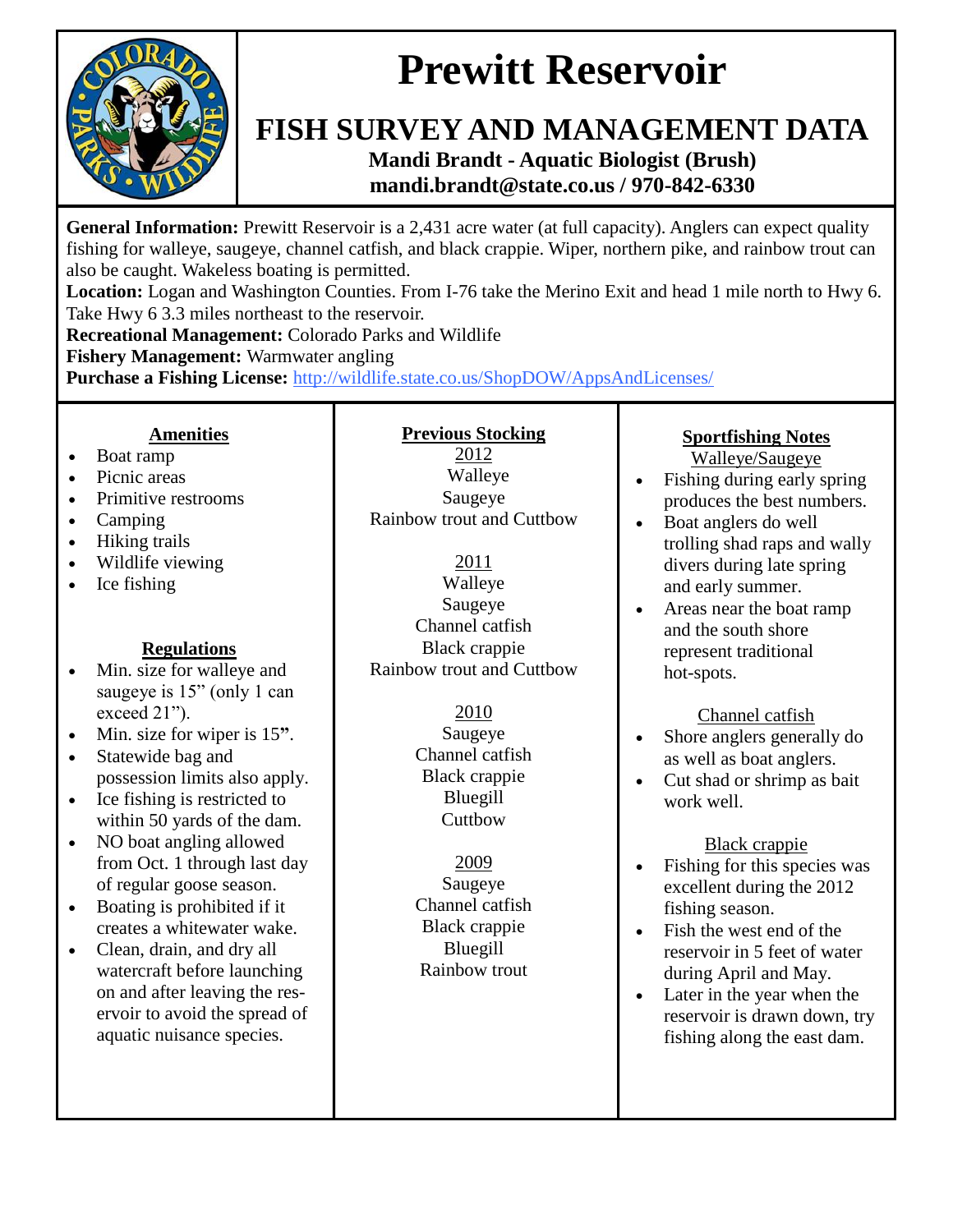

### **FISH SURVEY AND MANAGEMENT DATA**

**Mandi Brandt - Aquatic Biologist (Brush) mandi.brandt@state.co.us / 970-842-6330**

*About the Reservoir...* 

**Constructed in 1908, Prewitt Reservoir is 105 years old. The reservoir has a maximum depth of 25 feet and a mean depth of 11 feet. With exception of the willows, cottonwoods, and smartweed that grow near the inlet, the reservoir virtually devoid of structure.** 

**The reservoir is managed as a recharge impoundment, meaning outflows to the South Platte River are strategically timed to offset reduced river flows caused by irrigation and aquifer pumping. During a typical year, Prewitt Reservoir is drawn down to approximately one-half of its maximum** 



**Figure 1. Water level fluctuation at Prewitt Reservoir during a typical year. The reservoir usually reaches full capacity (red dotted line) prior to the irrigation season, which begins in May. During the irrigation season (May-October), water is released from the reservoir to augment flows in the South Platte River, drawing the reservoir down to approximately one-half of its capacity. Refilling usually begins near the end of October, is suspended during the winter months (December-February) to protect the dam, and resumes again in the spring (March).**

**volume (Figure 1). While this water management regime supplies much needed water to the South Platte River, it has negative impacts on the reservoir's fishery. As water is released from the reservoir, some fish get flushed into the river. Remaining fish are subject to water draw-down which eliminates littoral habitat that young fish would normally use to escape predation. The risk of being consumed is heightened as the water level continues to drop and fish are concentrated into a successively smaller pool.** 

**Though it can be trying for young fish to survive in these conditions, Prewitt's dead pool (6 feet deep) is substantial enough to support many of the older, larger fish until the reservoir refills.**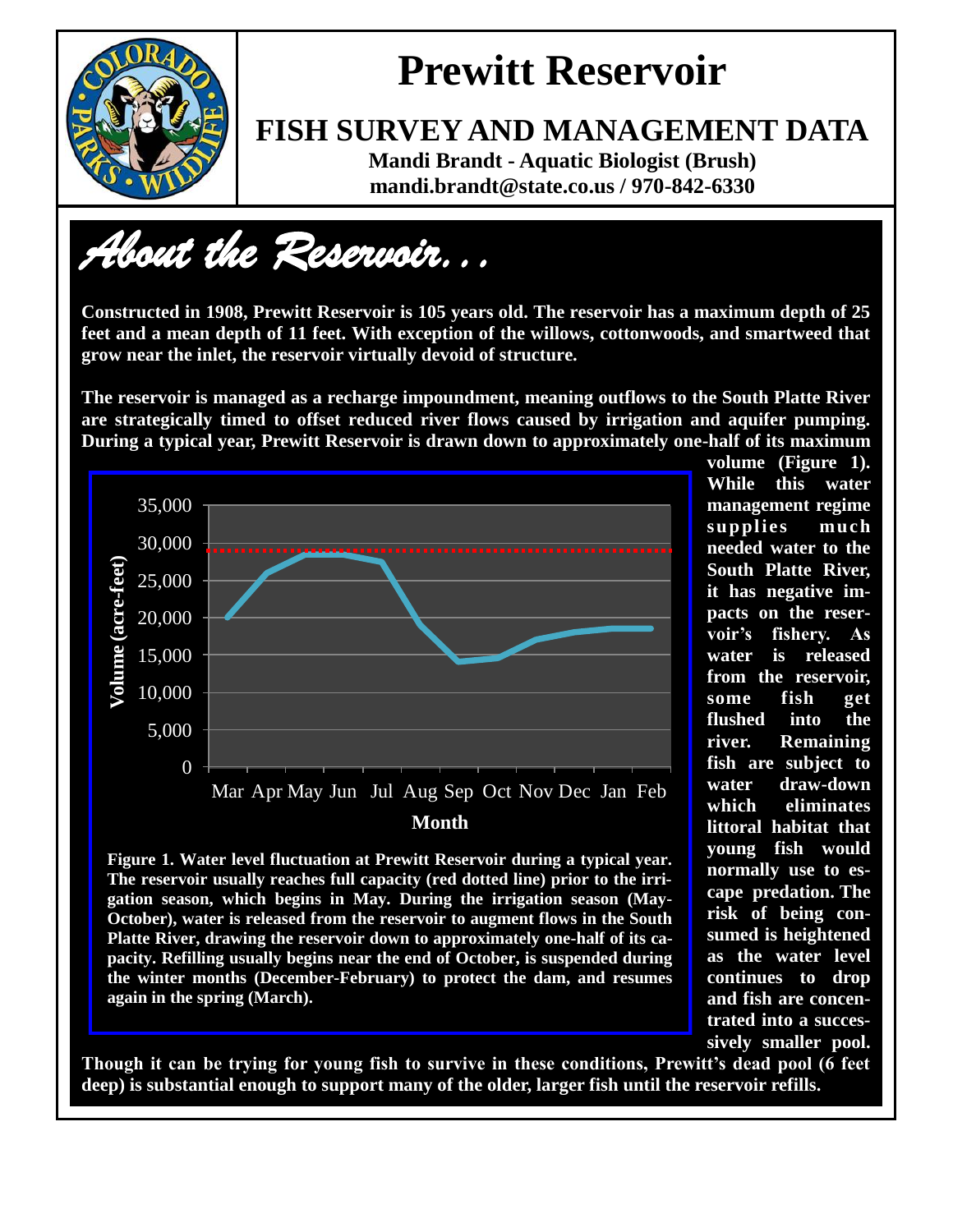

### **FISH SURVEY AND MANAGEMENT DATA**

**Mandi Brandt - Aquatic Biologist (Brush) mandi.brandt@state.co.us / 970-842-6330**

# *About the Fish...*

#### *Gizzard shad*

**Gizzard shad are relied upon as the primary prey species in many of Colorado's reservoirs because they are highly prolific (250,000 eggs per female), broadcast spawners. Because sportfish target smaller, young-of-the-year fish that they can fit into their mouths, gizzard shad must successfully spawn to contribute to the forage base. Furthermore, large numbers of shad must be successful to produce enough young to adequately support the biomass of sportfish. In that sense, having large numbers of gizzard shad in a reservoir can be advantageous. However, abundant gizzard shad can make angling difficult because competition among sportfish for the plentiful food is lowered.**

**Walleye, saugeye (♂ sauger** x **♀ walleye hybrid), and wiper**   $\alpha$  white bass  $x \nsubseteq$  striped bass hybrid) fishing began to slow **down in 2008 as Prewitt Reservoir's gizzard shad population expanded, and was extremely slow during the 2009 and 2010 fishing seasons due to a severely over-abundant prey base (Figure 2). Fortunately, many gizzard shad succumbed to winter-kill prior to the 2011 fishing season, creating greater competition among predators. This winter-kill, combined with high recruitment of walleye and saugeye, resulted in better fishing during the 2011 and 2012 fishing seasons. Due to extremely low water levels, no annual survey was performed during 2012; thus, the present size of the gizzard shad population is unknown. However, it is believed that the walleye and saugeye populations, which comprised 50% of the catch during the 2011 annual survey (Figure 2), helped control the gizzard shad population during the 2012 fishing season because high numbers of these predators were caught by anglers. Now that the gizzard shad population is under control, anglers can expect better fishing at Prewitt Reservoir in the future.**

**Figure 2. (Right) Relative abundance of fish species caught in gillnets during the 2007 to 2011 annual surveys at Prewitt Reservoir. Fish caught in trap nets are not included.**

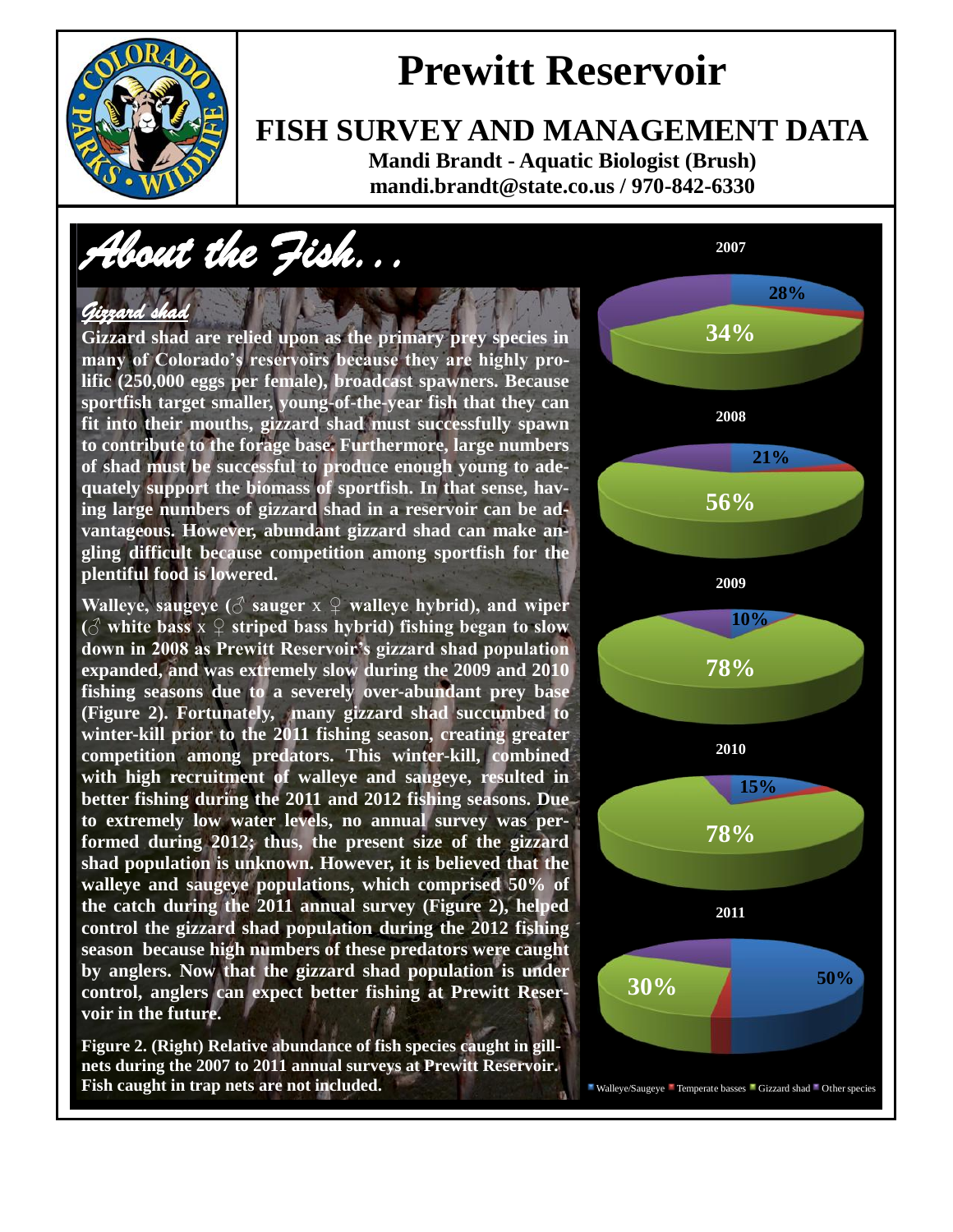

### **FISH SURVEY AND MANAGEMENT DATA**

**Mandi Brandt - Aquatic Biologist (Brush) mandi.brandt@state.co.us / 970-842-6330**

*About the Fish...* 

### *Walleye and saugeye*

**Prewitt Reservoir is primarily managed as a walleye and saugeye fishery because these species have had greater success in the reservoir than wiper. Walleye and saugeye caught during the 2011 annual survey were 15.5" and 13.2" long on average, with the largest walleye and saugeye being 19.1" and 16.1", respectively (Table 1). Approximately 56% of the walleye and saugeye sampled exceeded the 15" minimum size limit, supplying anglers in the 2012 fishing season with several fish that were already keeper-sized (Figure 3). Additionally, many of the 10 to 15" fish sampled in 2011 exceeded 15" by the spring of 2012. Though fewer numbers of walleye and saugeye were caught during the 2011 annual survey than during the 2010 annual survey, fishing was better in 2012 than in 2011 due to the gizzard shad population decline (Figure 2).** 

**Table 1. Summary data for fish caught during the 2011 annual survey at Prewitt Reservoir. Data are based on 52 hours of gillnetting. Unfortunately, low water levels prevented the use of trap nets and high winds compromised fish weights.**

|                         | <b>Number</b> | <b>Length (inches)</b>            |
|-------------------------|---------------|-----------------------------------|
| <b>Species</b>          | caught        | [mean (range)]                    |
| <b>Black crappie</b>    | 3             | $(8.5-9.9)$<br>9.2                |
| <b>Bluegill</b>         | 1             | $(6.7 - 6.7)$<br>6.7              |
| <b>Gizzard</b> shad     | 31            | $(4.7 - 16.3)$<br>11.1            |
| <b>Rainbow trout</b>    | 3             | $(10.7 - 12.6)$<br><b>11.6</b>    |
| <b>River carpsucker</b> | 1             | $(11.2 - 11.2)$<br>11.2           |
| <b>Cutbow</b>           | 8             | $(9.7 - 12.3)$<br>11.3            |
| <b>Saugeye</b>          | 8             | $(9.2 - 16.1)$<br>13.2            |
| <b>Wiper</b>            | $\mathbf{2}$  | $(20.7 - 23.0)$<br>21.9           |
| <b>Walleye</b>          | 44            | $(12.2 - 19.1)$<br>15.5           |
| <b>White sucker</b>     | 11            | $(14.6-14.6)$<br>14.6             |
| <b>Yellow perch</b>     | 2             | $(7.9 - 8.5)$<br>$8.\overline{2}$ |



**Figure 3. (Left) Walleye and saugeye catch-per-unit-effort (CPUE) during the 2007 to 2011 annual surveys at Prewitt Reservoir. For comparative purposes, the number of fish collected was standardized per gillnet.**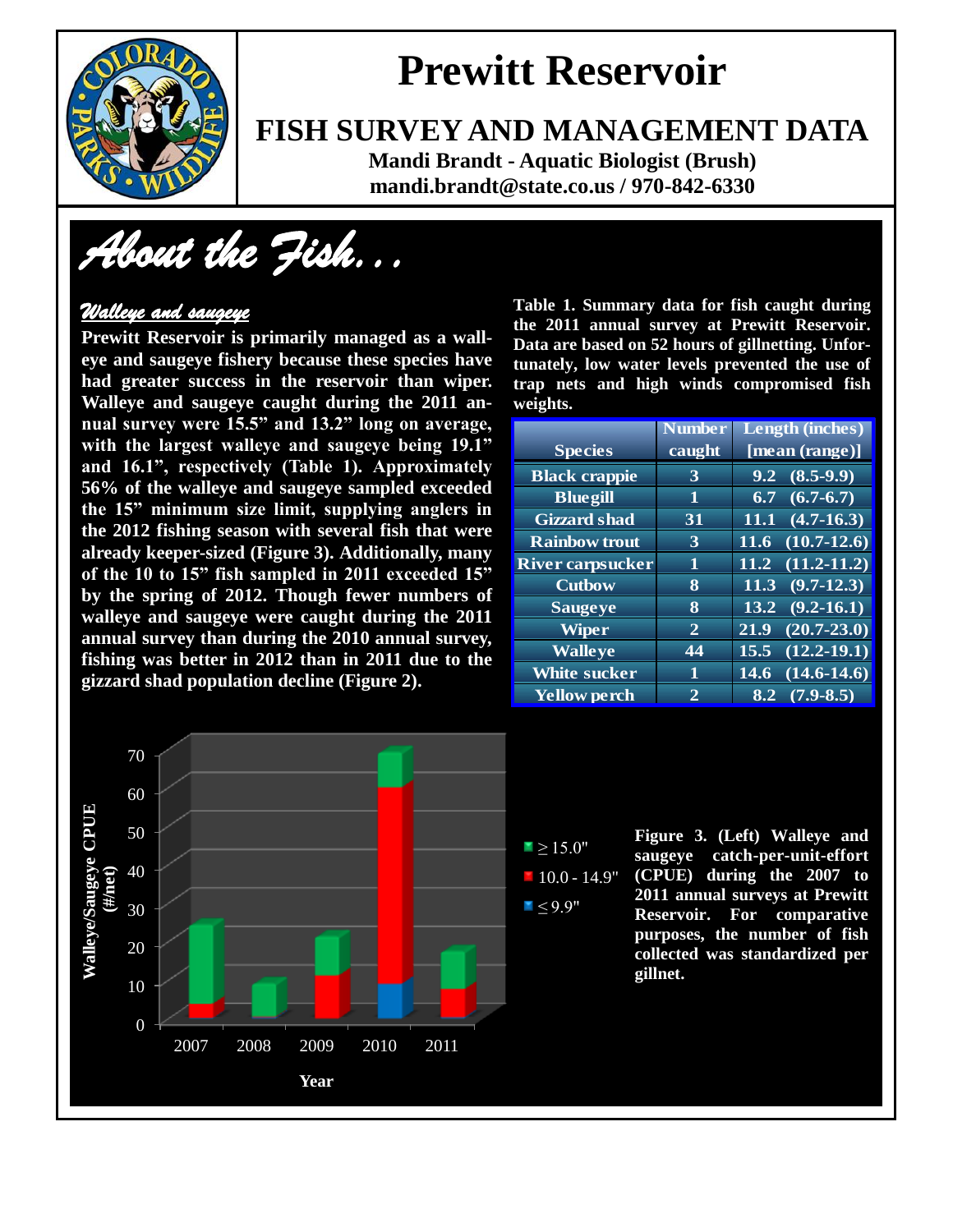

### **FISH SURVEY AND MANAGEMENT DATA**

**Mandi Brandt - Aquatic Biologist (Brush) mandi.brandt@state.co.us / 970-842-6330**

*About the Fish...* 

### *Temperate basses (white bass, striped bass, and wiper)*

**Wiper were initially stocked into Prewitt Reservoir in 1982 to increase angler harvest of warmwater sportfish. Though this species has been stocked on a nearly annual basis for this purpose, desired stocking rates have not been achieved in most years due to low wiper availability. In 2007, white bass and striped bass were also stocked into the reservoir. Despite stocking nearly three million temp-**





**erate basses since 2006, wiper, white bass, and striped bass have only comprised one to two percent of the catch during annual surveys. Low numbers of temperate basses can be attributed to low availability, poor recruitment due to cold water temperatures at the time of stocking, reservoir draw down, or a combination of the these factors. Anglers seeking temperate basses are encouraged to fish for wiper at Jackson and North Sterling Reservoirs.**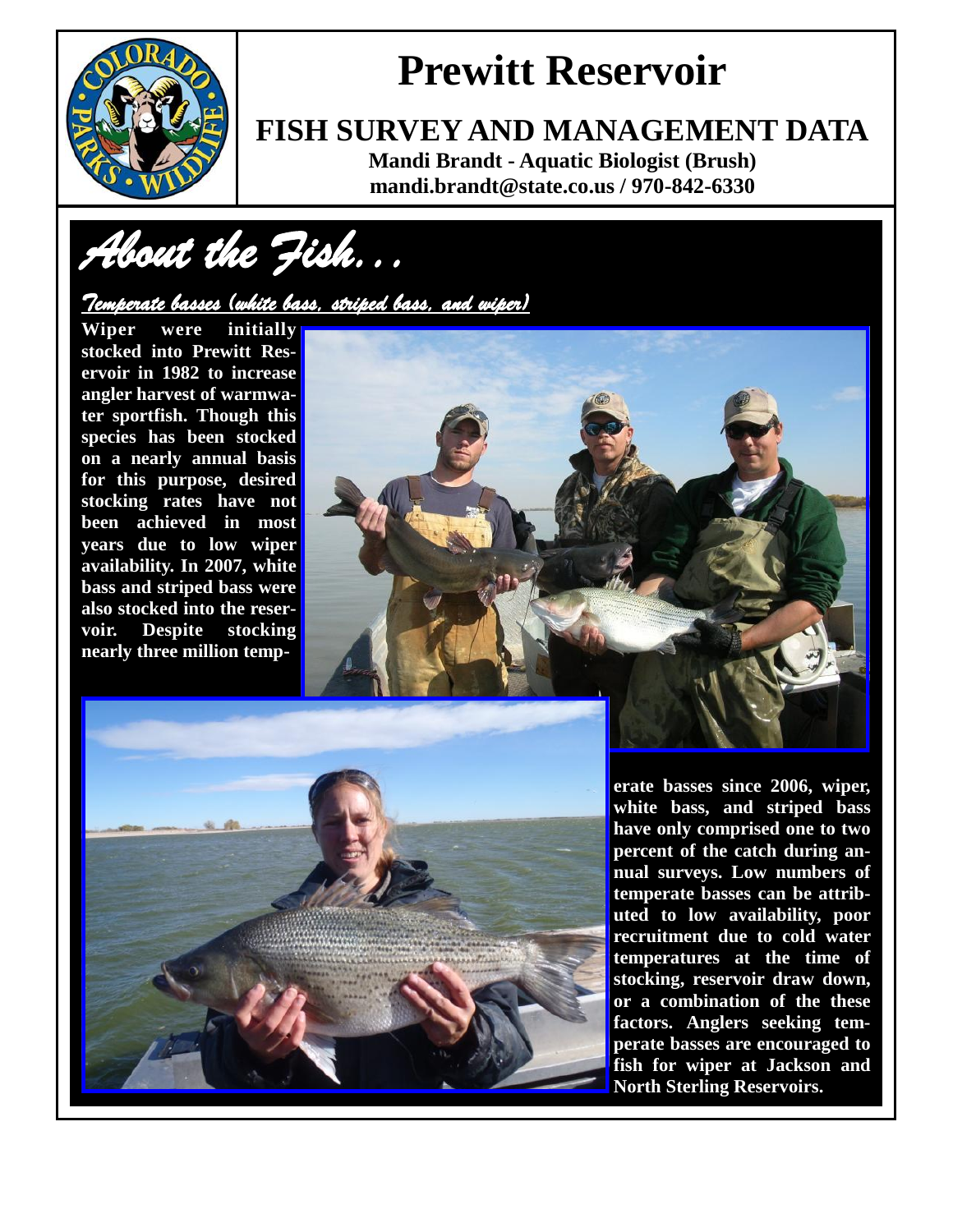

### **FISH SURVEY AND MANAGEMENT DATA**

**Mandi Brandt - Aquatic Biologist (Brush) mandi.brandt@state.co.us / 970-842-6330**

*About the Anglers...* 

#### *2012 Prewitt Reservoir creel survey*

**According to the 2012 creel survey, almost 6,250 anglers fished Jackson Reservoir for nearly 25,200 hours between May and September of 2012 (Table 2). Nearly all anglers (99.5%) were Colorado residents, of which 77.2% were from nearby towns in the six surrounding counties (Morgan, Washington, Logan, Sedgwick, Phillips, and Yuma). Nonresident anglers were from Wyoming, New Mexico, and Idaho. The majority of anglers fished with bait (55%), followed by lures (24%), or a combination of the two (21%). Nearly one-half of anglers targeted walleye (Figure 4). Wiper, channel catfish, and black crappie were also highly sought after (Figure** 



 **Figure 4. Fish species targeted by anglers during the 2012 Prewitt Reservoir creel survey.**

**4). Nearly 13,000 fish (all species included) were caught, of which approximately 47% were kept and 53% were released. In general, most anglers enjoyed their fishing trips at Prewitt Reservoir, ranking their trip quality as either excellent (15%), good (58%), or average (19%). Likewise, most anglers approved of the fish they caught, ranking fish quality as either excellent (21%), good (70%), or average ( 8%).** 

|                                     | <b>Estimates</b> |      |                                                       |
|-------------------------------------|------------------|------|-------------------------------------------------------|
| <b>Statistic</b>                    |                  |      | <b>Shore anglers</b> Boat anglers Total (all anglers) |
| FISHERMAN-HOURS (# of HRS FISHED)   | 17939            | 7250 | 25189                                                 |
| FISHERMAN (# OF ANGLERS)            | 4642             | 1607 | $62\overline{49}$                                     |
| TOTAL CATCH (# OF FISH)             | 7936             | 5039 | 12975                                                 |
| <b>KEPT CATCH (# OF FISH)</b>       | 4007             | 2068 | 6075                                                  |
| <b>RETURNED CATCH (# OF FISH)</b>   | 3929             | 2971 | 6900                                                  |
| TOTAL CATCH/HR (# FISH/HR)          | 0.44             | 0.70 | 0.52                                                  |
| KEPT CATCH/HR (# FISH/HR)           | 0.22             | 0.29 | 0.24                                                  |
| <b>RETURN CATCH/HR (# FISH/HR)</b>  | 0.22             | 0.41 | 0.27                                                  |
| AVERAGE COMPLETED TRIP LENGTH (HRS) | 3.87             | 4.51 | 4.03                                                  |

**Table 2. Prewitt Reservoir creel survey summary (May through September of 2012).**

### **Thank you to all of the anglers who were willing to participate in the creel survey!**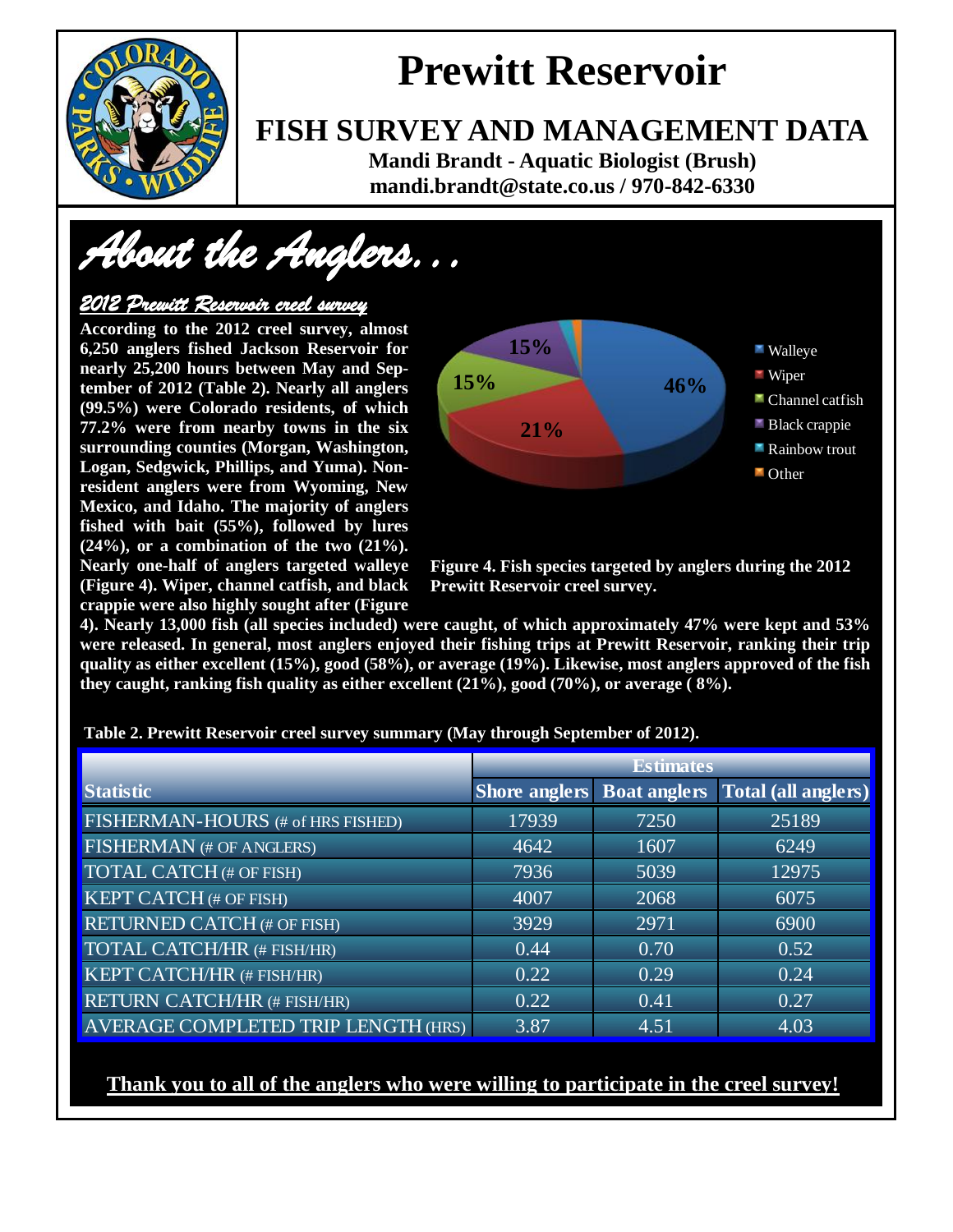

### **FISH SURVEY AND MANAGEMENT DATA**

**Mandi Brandt - Aquatic Biologist (Brush) mandi.brandt@state.co.us / 970-842-6330**